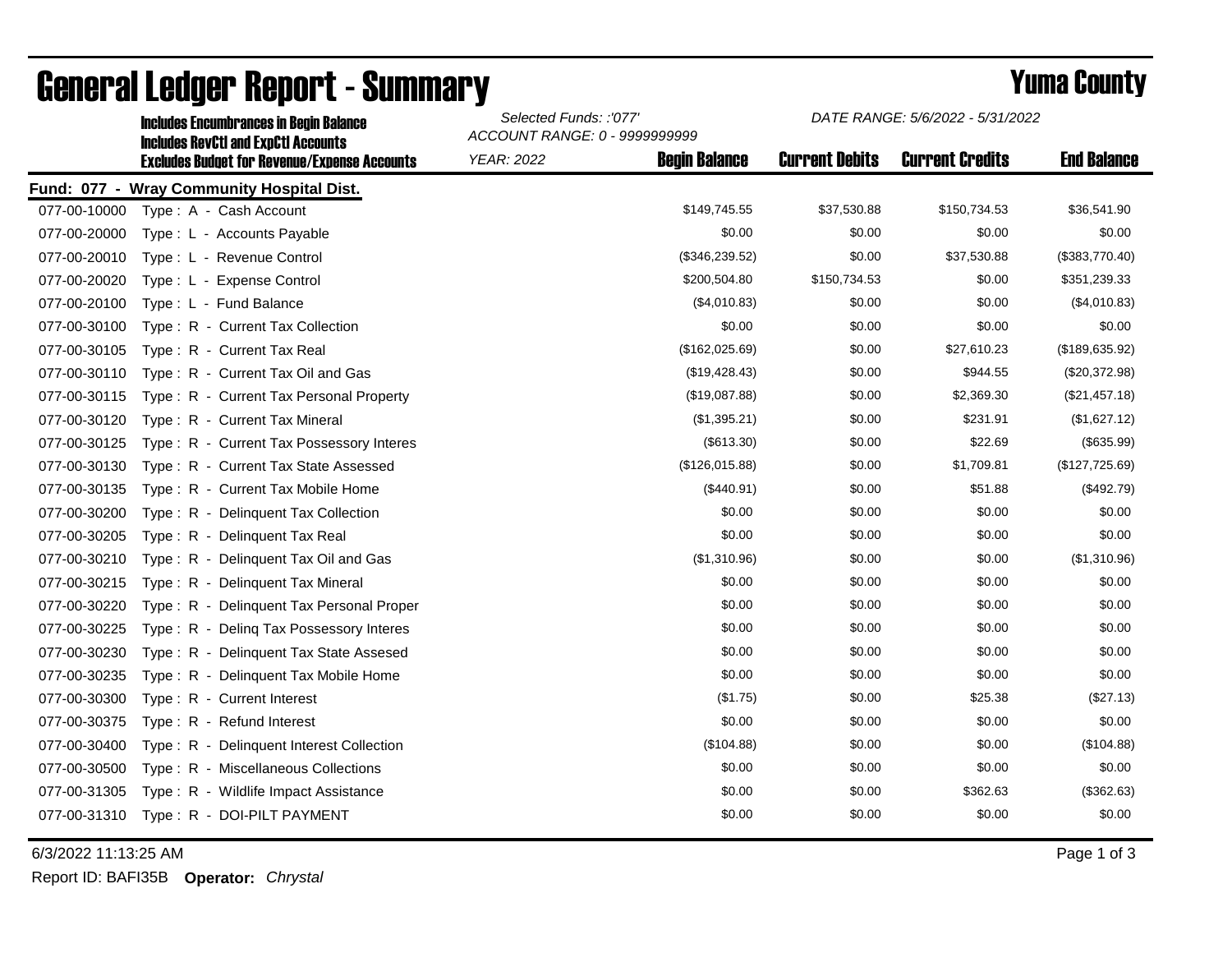| <b>Includes Encumbrances in Begin Balance</b><br>Includes RevCtI and ExpCtI Accounts |                   | Selected Funds: :'077'<br>ACCOUNT RANGE: 0 - 9999999999 |                       | DATE RANGE: 5/6/2022 - 5/31/2022 |                    |
|--------------------------------------------------------------------------------------|-------------------|---------------------------------------------------------|-----------------------|----------------------------------|--------------------|
| <b>Excludes Budget for Revenue/Expense Accounts</b>                                  | <b>YEAR: 2022</b> | <b>Begin Balance</b>                                    | <b>Current Debits</b> | <b>Current Credits</b>           | <b>End Balance</b> |
| Fund: 077 - Wray Community Hospital Dist.                                            |                   |                                                         |                       |                                  |                    |
| Type: R - Transfers In<br>077-00-32100                                               |                   | \$0.00                                                  | \$0.00                | \$1.08                           | (\$1.08)           |
| Type: R - Auto Tax B Collection<br>077-00-33000                                      |                   | (\$11,913.59)                                           | \$0.00                | \$2,581.29                       | (\$14,494.88)      |
| Type : $R -$ Auto Tax A & F Collection<br>077-00-33100                               |                   | (\$3,901.04)                                            | \$0.00                | \$1,620.13                       | (\$5,521.17)       |
| 077-00-49100<br>Type: X - Treasurer Fees                                             |                   | \$9,880.17                                              | \$988.98              | \$0.00                           | \$10,869.15        |
| 077-00-49401<br>Type: X - Transfer Out                                               |                   | \$0.00                                                  | \$0.00                | \$0.00                           | \$0.00             |
| Type: X - Checks Written / ACH Transfer<br>077-00-49500                              |                   | \$190,624.63                                            | \$149.745.55          | \$0.00                           | \$340,370.18       |
| Fund: 077 - Wray Community Hospital Dist.                                            |                   | (\$145,734.72)<br>Totals :                              | \$338,999.94          | \$225,796.29                     | (\$32,531.07)      |
| <b>Total Fund Revenues:</b>                                                          | \$37.530.88       | <b>Total Fund Expenses:</b>                             | \$150,734.53          | <b>Net Revenue Over Expense:</b> | (\$113,203.65)     |

## General Ledger Report - Summary **Example 2018** Yuma County